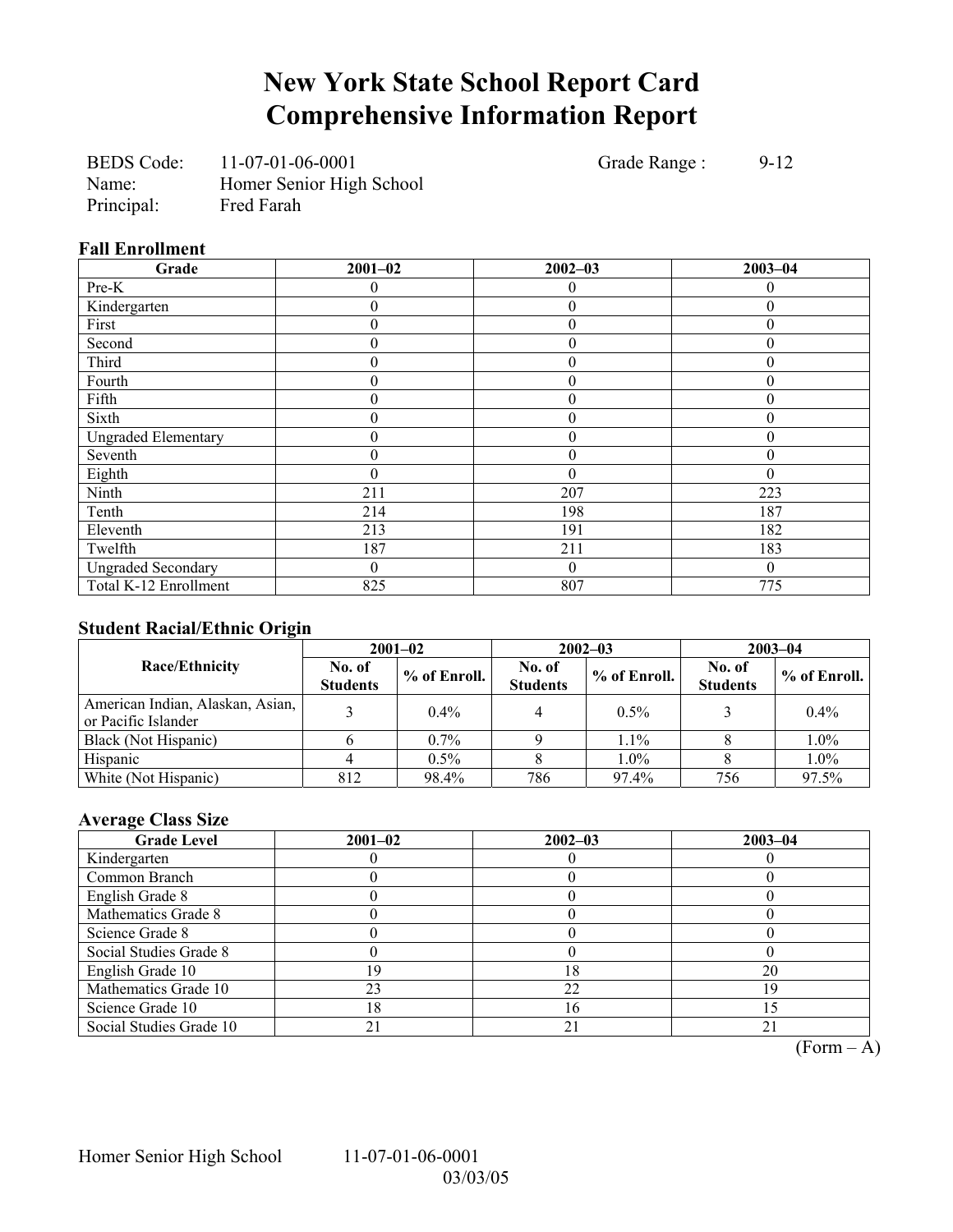### **District Need to Resource Capacity Category**

| <b>N/RC Category</b> | <b>Description</b>                                                  |
|----------------------|---------------------------------------------------------------------|
|                      | This is a school district with average student needs in relation to |
|                      | district resource capacity.                                         |

### **Similar School Group and Description**

| <b>Similar School Group</b> | <b>Description</b>                                                                                                                                                                                                                                                          |
|-----------------------------|-----------------------------------------------------------------------------------------------------------------------------------------------------------------------------------------------------------------------------------------------------------------------------|
| 51                          | All schools in this group are secondary level schools in school<br>districts with average student needs in relation to district resource<br>capacity. The schools in this group are in the higher range of<br>student needs for secondary level schools in these districts. |

All schools within the same N/RC category are divided into three similar school groups defined by the percentage of students in the school who are eligible for the free-lunch program and/or who are limited English proficient (also known as English language learners).

#### **Student Demographics Used To Determine Similar Schools Group**

|                                   | $2001 - 02$ |         | $2002 - 03$ |         | $2003 - 04$ |         |
|-----------------------------------|-------------|---------|-------------|---------|-------------|---------|
|                                   | Count       | Percent | Count       | Percent | Count       | Percent |
| <b>Limited English Proficient</b> |             | $0.6\%$ |             | $.1\%$  |             | . 2%    |
| <b>Eligible for Free Lunch</b>    | 64          | $7.8\%$ | 61          | $7.6\%$ | 136         | 17.6%   |

#### **Attendance and Suspension**

|                               | $2000 - 01$      |         |          | $2001 - 02$ | $2002 - 03$     |         |
|-------------------------------|------------------|---------|----------|-------------|-----------------|---------|
|                               | $%$ of<br>No. of |         | No. of   | $%$ of      | No. of          | $%$ of  |
|                               | <b>Students</b>  | Enroll. | Students | Enroll.     | <b>Students</b> | Enroll. |
| <b>Annual Attendance Rate</b> |                  | 93.6%   |          | 94.6%       |                 | 93.7%   |
| <b>Student Suspensions</b>    | 69               | 8.5%    | 42       | 5.1%        | 90              | $1.2\%$ |

### **Student Socioeconomic and Stability Indicators (Percent of Enrollment)**

### **2001-02 2002-03 2003-04 Reduced Lunch**  3.5% 1 4.5% 1.9% 7.9% **Public Assistance** 11-20% 11-20% 11-20% 11-20% 11-20% 11-20% 11-20% 11-20% 11-20% 11-20% 11-20% 11-20% 11-20% 11-20% 11-20% 11-20% 11-20% 11-20% 11-20% 11-20% 11-20% 11-20% 11-20% 11-20% 11-20% 11-20% 11-20% 11-20% 11-20% **Student Stability** 91% 97% 97% 100%

#### **Staff Counts**

| Staff                                 | $2003 - 04$ |
|---------------------------------------|-------------|
| <b>Total Teachers</b>                 |             |
| <b>Total Other Professional Staff</b> |             |
| <b>Total Paraprofessionals</b>        | NΔ          |
| Teaching Out of Certification*        |             |

\*Teaching out of certification more than on an incidental basis.

 $(Form - B)$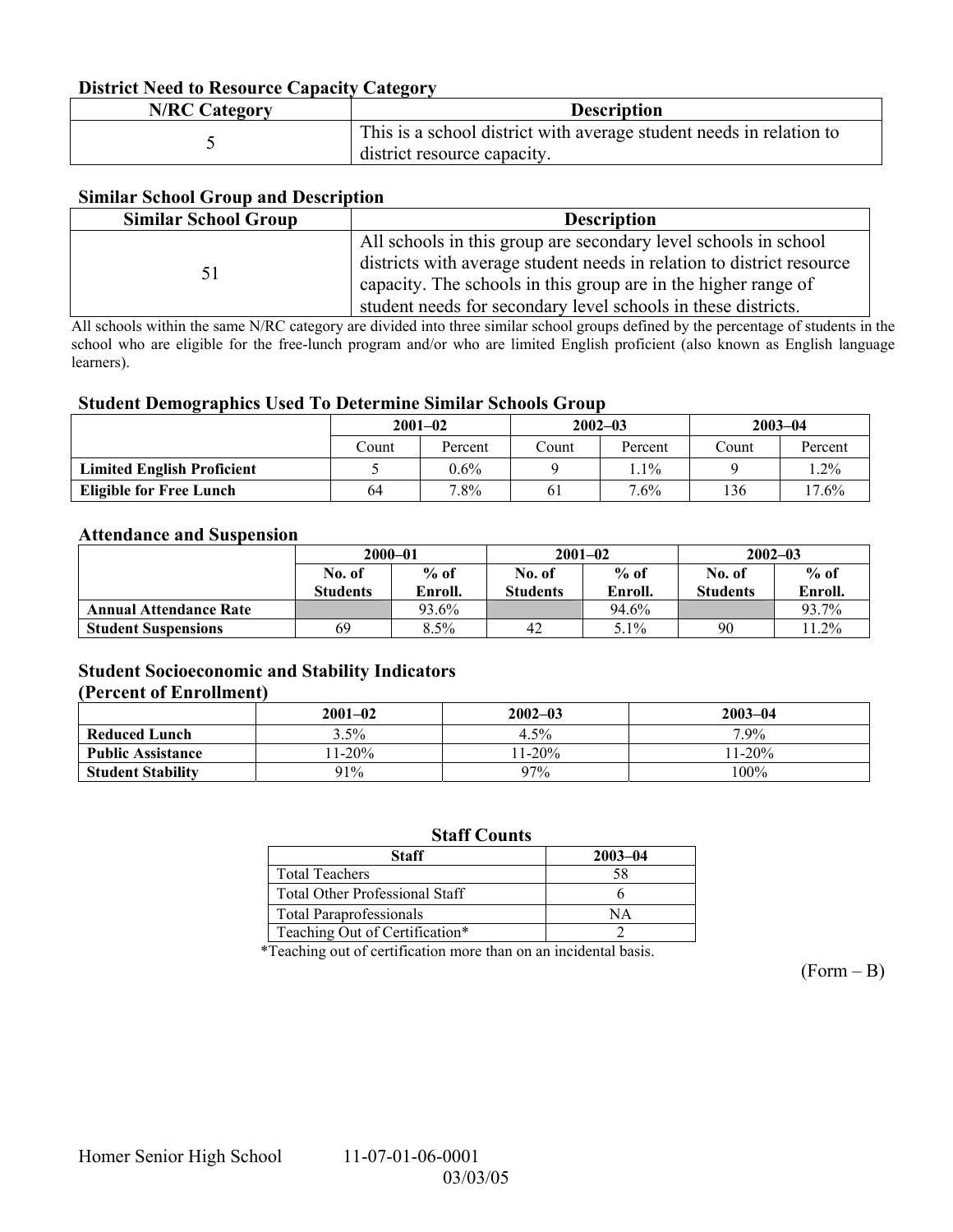## **High School Graduates and Noncompleters**

| mgn benoor Grauuates Larming regents Diplomas |                       |                                   |                                                     |                       |                                   |                                                    |                |                                   |                                                    |  |
|-----------------------------------------------|-----------------------|-----------------------------------|-----------------------------------------------------|-----------------------|-----------------------------------|----------------------------------------------------|----------------|-----------------------------------|----------------------------------------------------|--|
|                                               | $2001 - 02$           |                                   |                                                     |                       | $2002 - 03$                       |                                                    |                | $2003 - 04$                       |                                                    |  |
|                                               | <b>Total</b><br>Grads | <b>Regents</b><br><b>Diplomas</b> | $\frac{6}{10}$<br><b>Regents</b><br><b>Diplomas</b> | <b>Total</b><br>Grads | <b>Regents</b><br><b>Diplomas</b> | $\frac{0}{0}$<br><b>Regents</b><br><b>Diplomas</b> | Total<br>Grads | <b>Regents</b><br><b>Diplomas</b> | $\frac{0}{0}$<br><b>Regents</b><br><b>Diplomas</b> |  |
| General<br>Education                          | 160                   | 104                               | 65%                                                 | 189                   | 141                               | 75%                                                | 141            | 111                               | 79%                                                |  |
| Students with<br><b>Disabilities</b>          | 16                    |                                   | 19%                                                 | 15                    | 2                                 | 13%                                                | 19             |                                   | 16%                                                |  |
| All Students                                  | 176                   | 107                               | 61%                                                 | 204                   | 143                               | 70%                                                | 160            | 114                               | 71%                                                |  |

## **High School Graduates Earning Regents Diplomas\***

\*Only students awarded local diplomas (including local diplomas with Regents endorsements) are counted as high school graduates. Because of a change in data collection procedures for the 2001–02 school year, diploma counts for that year do not include counts from August 2001. Data for the 2002–03 school year include August 2002 and January and June 2003 graduates; data for the 2003–04 school year include August 2003 and January and June 2004 graduates.

#### **Distribution of 2003–04 Graduates (All Students)**

|               | To 4-vear<br>College | To 2-year<br>College | <b>To Other Post-</b><br>Secondary | To the Military | Employment | Other |
|---------------|----------------------|----------------------|------------------------------------|-----------------|------------|-------|
| <b>Number</b> | $\overline{a}$       | 50                   |                                    |                 |            |       |
| Percent       | 45%                  | 37%                  | $4\%$                              | 5%              | 7%         | 3%    |

### **Number of High School Completers with Disabilities in 2003–04**

| Graduates*<br>a) | <b>Regents</b><br><b>Diplomas</b><br>b) | <b>IEP Diplomas</b><br>or Certificates | All 2003-04<br><b>Completers</b><br>$(a+c)$ |
|------------------|-----------------------------------------|----------------------------------------|---------------------------------------------|
|                  |                                         |                                        |                                             |

\*Local Diplomas (including local diplomas with Regents endorsements)

### **High School Noncompletion Rates**

|                        |                            | $2001 - 02$     |         | $2002 - 03$     |         | $2003 - 04$     |         |
|------------------------|----------------------------|-----------------|---------|-----------------|---------|-----------------|---------|
|                        |                            | No. of          | $%$ of  | No. of          | $%$ of  | No. of          | $%$ of  |
|                        |                            | <b>Students</b> | Enroll. | <b>Students</b> | Enroll. | <b>Students</b> | Enroll. |
| General-               | Dropped Out                | 10              |         | h               |         |                 | 1.7%    |
| <b>Education</b>       | Entered GED Program*       |                 |         |                 |         |                 | $0.5\%$ |
| <b>Students</b>        | <b>Total Noncompleters</b> |                 |         |                 |         | 14              | 2.1%    |
| <b>Students</b>        | Dropped Out                |                 |         | 4               |         |                 | $0.0\%$ |
| with                   | Entered GED Program*       |                 |         |                 |         |                 | $0.9\%$ |
| <b>Disabilities</b>    | <b>Total Noncompleters</b> |                 |         |                 |         |                 | $0.9\%$ |
|                        | Dropped Out                | 17              | $2.1\%$ | 10              | 1.2%    |                 | $1.4\%$ |
| All<br><b>Students</b> | Entered GED Program*       |                 | $0.1\%$ | 4               | $0.5\%$ | 4               | $0.5\%$ |
|                        | <b>Total Noncompleters</b> | 18              | $2.2\%$ | 14              | 1.7%    | 15              | 1.9%    |

\*The number and percentage of students who left a program leading to a high school diploma and entered a program leading to a high school equivalency diploma.

 $(Form - C)$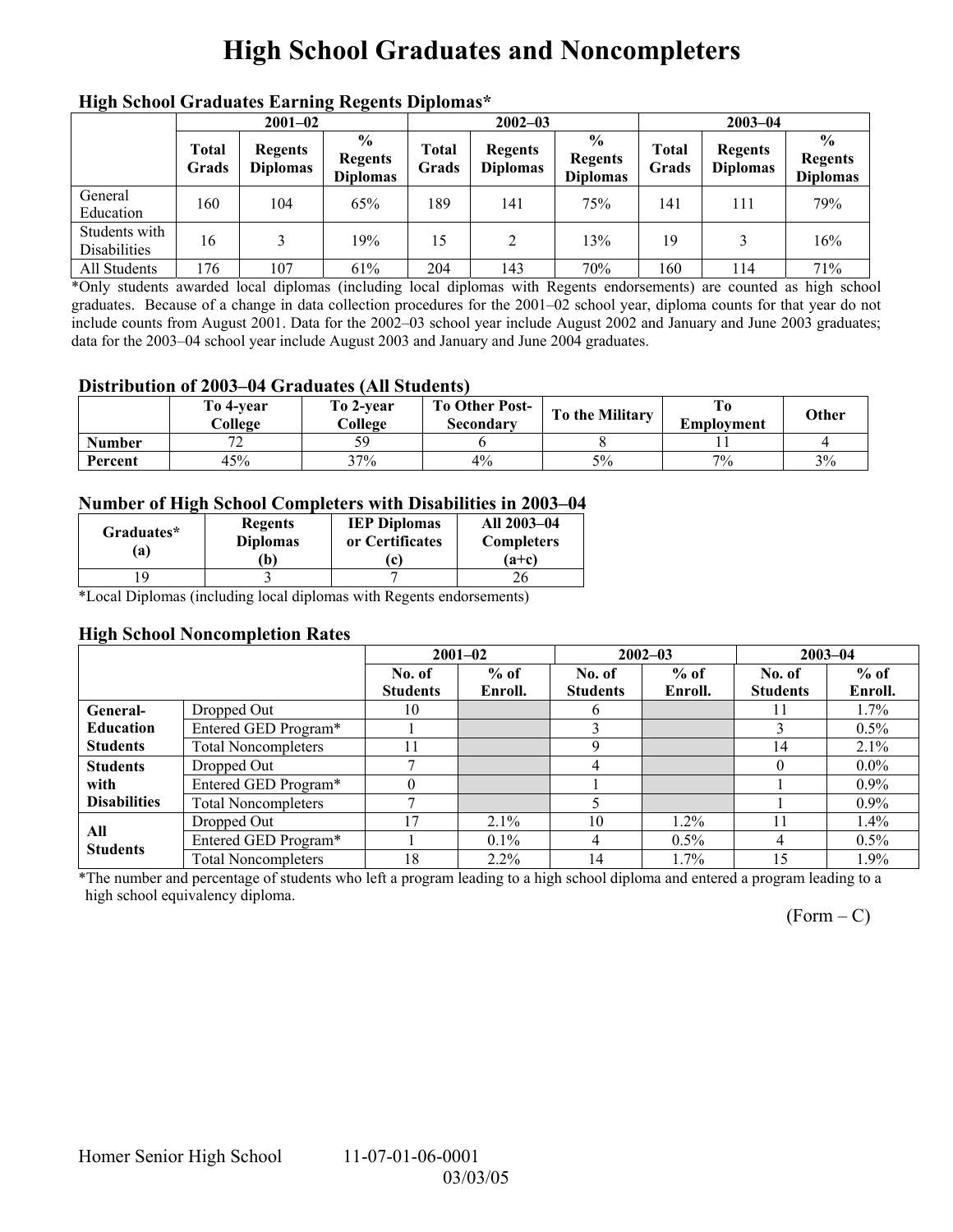# **Second Language Proficiency Examinations**

## **General-Education Students**

| <b>Test</b> | $2001 - 02$       |           |                   | $2002 - 03$ | $2003 - 04$       |           |  |
|-------------|-------------------|-----------|-------------------|-------------|-------------------|-----------|--|
|             | <b>No. Tested</b> | % Passing | <b>No. Tested</b> | % Passing   | <b>No. Tested</b> | % Passing |  |
| French      |                   | $0\%$     |                   | $0\%$       |                   | $0\%$     |  |
| German      |                   | $0\%$     |                   | $0\%$       |                   | $0\%$     |  |
| Italian     |                   | $0\%$     |                   | $0\%$       |                   | $0\%$     |  |
| Latin       |                   | $0\%$     |                   | $0\%$       |                   | $0\%$     |  |
| Spanish     |                   | $0\%$     |                   | 0%          |                   | $0\%$     |  |

## **Students with Disabilities**

| <b>Test</b> | $2001 - 02$       |           |                   | $2002 - 03$ | $2003 - 04$       |           |  |
|-------------|-------------------|-----------|-------------------|-------------|-------------------|-----------|--|
|             | <b>No. Tested</b> | % Passing | <b>No. Tested</b> | % Passing   | <b>No. Tested</b> | % Passing |  |
| French      |                   | $0\%$     |                   | $0\%$       |                   | $0\%$     |  |
| German      |                   | $0\%$     |                   | $0\%$       |                   | $0\%$     |  |
| Italian     |                   | $0\%$     |                   | 0%          |                   | $0\%$     |  |
| Latin       |                   | $0\%$     |                   | 0%          |                   | $0\%$     |  |
| Spanish     |                   | $0\%$     |                   | 0%          |                   | $0\%$     |  |

## **Regents Competency Tests**

## **General-Education Students**

| <b>Test</b>       | $2001 - 02$       |           |                   | $2002 - 03$ | $2003 - 04$       |           |  |
|-------------------|-------------------|-----------|-------------------|-------------|-------------------|-----------|--|
|                   | <b>No. Tested</b> | % Passing | <b>No. Tested</b> | % Passing   | <b>No. Tested</b> | % Passing |  |
| Mathematics       |                   |           |                   | $100\%$     |                   | $0\%$     |  |
| Science           |                   |           |                   |             |                   | 83%       |  |
| Reading           |                   |           |                   | $0\%$       |                   | $0\%$     |  |
| Writing           |                   |           |                   | 0%          |                   | $0\%$     |  |
| Global Studies    |                   | $0\%$     |                   |             |                   | $0\%$     |  |
| U.S. Hist & Gov't |                   |           |                   | 0%          |                   | 0%        |  |

## **Students with Disabilities**

| <b>Test</b>        | $2001 - 02$       |           |                   | $2002 - 03$ | $2003 - 04$       |           |  |
|--------------------|-------------------|-----------|-------------------|-------------|-------------------|-----------|--|
|                    | <b>No. Tested</b> | % Passing | <b>No. Tested</b> | % Passing   | <b>No. Tested</b> | % Passing |  |
| <b>Mathematics</b> |                   | 91%       |                   | 100%        |                   |           |  |
| Science            |                   | 100%      |                   | 63%         |                   | 57%       |  |
| Reading            |                   | $0\%$     |                   | 100%        |                   |           |  |
| Writing            |                   |           |                   | 92%         |                   |           |  |
| Global Studies     |                   |           | 10                | 90%         |                   |           |  |
| U.S. Hist & Gov't  |                   |           |                   | 40%         |                   |           |  |

 $(Form - E)$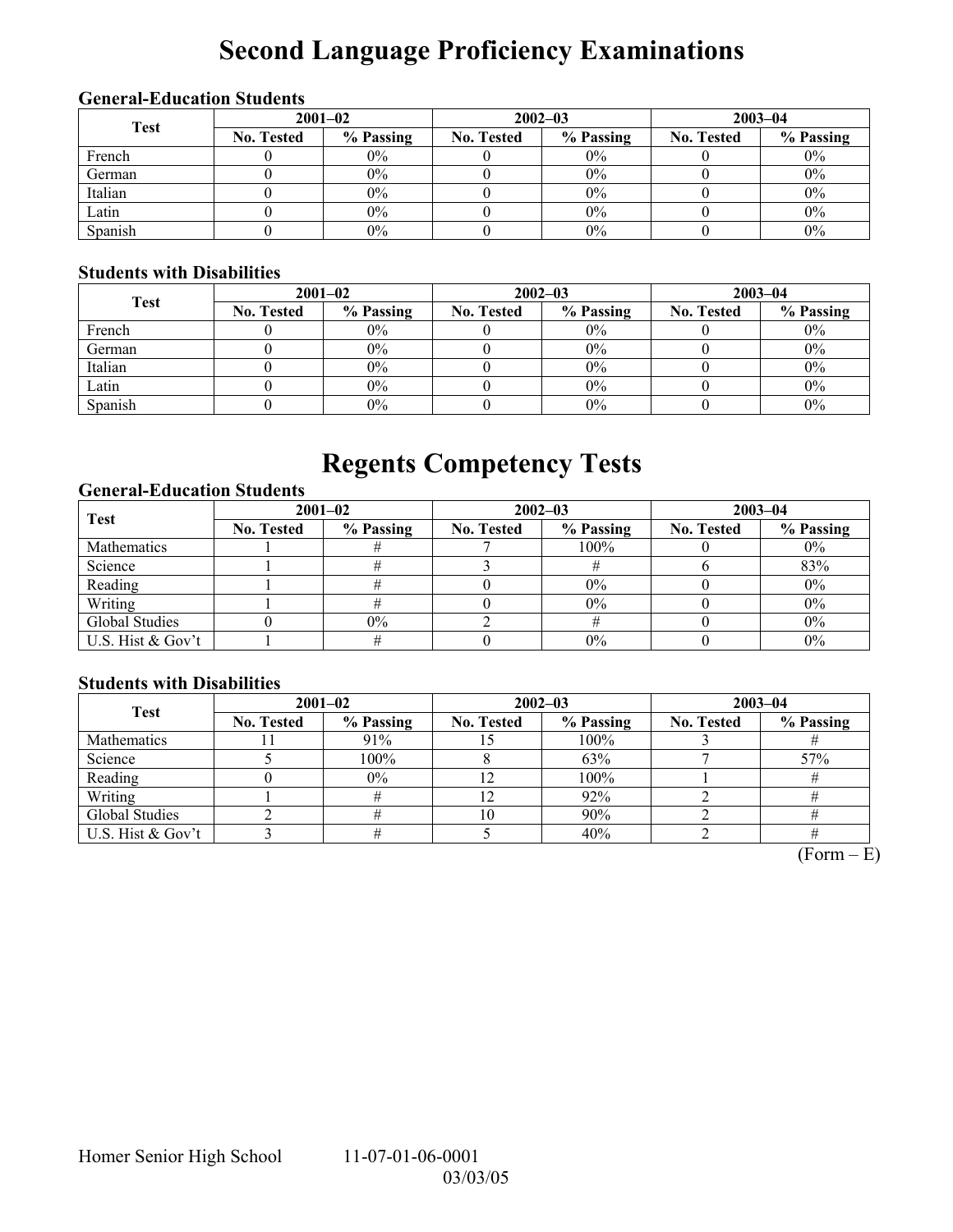|                                     | <b>All Students</b> |                                     |                  | <b>Students with Disabilities</b> |                  |                  |  |  |
|-------------------------------------|---------------------|-------------------------------------|------------------|-----------------------------------|------------------|------------------|--|--|
|                                     | $2001 - 02$         | $2002 - 03$                         | $2003 - 04$      | $2001 - 02$                       | $2002 - 03$      | $2003 - 04$      |  |  |
|                                     |                     | <b>Comprehensive English</b>        |                  |                                   |                  |                  |  |  |
| Number Tested                       | 200                 | 178                                 | 182              | 19                                | 25               | 22               |  |  |
| Number Scoring 55-100               | 198                 | 167                                 | 174              | 18                                | 21               | 19               |  |  |
| Number Scoring 65-100               | 187                 | 154                                 | 168              | $\overline{12}$                   | $\overline{12}$  | $\overline{17}$  |  |  |
| Number Scoring 85-100               | 76                  | 86                                  | 111              | $\overline{0}$                    |                  | 5                |  |  |
| Percentage of Tested Scoring 55-100 | 99%                 | 94%                                 | 96%              | 95%                               | 84%              | 86%              |  |  |
| Percentage of Tested Scoring 65-100 | 94%                 | 87%                                 | 92%              | 63%                               | 48%              | 77%              |  |  |
| Percentage of Tested Scoring 85-100 | 38%                 | 48%                                 | 61%              | $0\%$                             | $4\%$            | 23%              |  |  |
|                                     |                     | <b>Mathematics A</b>                |                  |                                   |                  |                  |  |  |
| Number Tested                       | 59                  | 208                                 | 244              | 15                                | 25               | 31               |  |  |
| Number Scoring 55-100               | 19                  | 176                                 | 229              | $\overline{2}$                    | 15               | $\overline{24}$  |  |  |
| Number Scoring 65-100               | $\boldsymbol{7}$    | 148                                 | 208              | $\overline{2}$                    | 12               | 19               |  |  |
| Number Scoring 85-100               | $\overline{0}$      | 59                                  | 78               | $\overline{0}$                    | $\mathbf{0}$     | $\overline{2}$   |  |  |
| Percentage of Tested Scoring 55-100 | 32%                 | 85%                                 | 94%              | 13%                               | 60%              | 77%              |  |  |
| Percentage of Tested Scoring 65-100 | 12%                 | 71%                                 | 85%              | 13%                               | 48%              | 61%              |  |  |
| Percentage of Tested Scoring 85-100 | $0\%$               | 28%                                 | 32%              | $0\%$                             | $0\%$            | $6\%$            |  |  |
| <b>Mathematics B</b>                |                     |                                     |                  |                                   |                  |                  |  |  |
| Number Tested                       | $\boldsymbol{0}$    | $\boldsymbol{0}$                    | 91               | $\boldsymbol{0}$                  | $\boldsymbol{0}$ | $\overline{4}$   |  |  |
| Number Scoring 55-100               | $\boldsymbol{0}$    | $\overline{0}$                      | 84               | $\overline{0}$                    | $\boldsymbol{0}$ | $\#$             |  |  |
| Number Scoring 65-100               | $\mathbf{0}$        | $\mathbf{0}$                        | 76               | $\mathbf{0}$                      | $\boldsymbol{0}$ | $\#$             |  |  |
| Number Scoring 85-100               | $\mathbf{0}$        | $\boldsymbol{0}$                    | 29               | $\mathbf{0}$                      | $\overline{0}$   | $\#$             |  |  |
| Percentage of Tested Scoring 55-100 | 0%                  | $0\%$                               | 92%              | $0\%$                             | 0%               | $\#$             |  |  |
| Percentage of Tested Scoring 65-100 | $0\%$               | $0\%$                               | 84%              | $0\%$                             | $0\%$            | $\#$             |  |  |
| Percentage of Tested Scoring 85-100 | $0\%$               | $0\%$                               | 32%              | $0\%$                             | $0\%$            | $\overline{\#}$  |  |  |
|                                     |                     | <b>Global History and Geography</b> |                  |                                   |                  |                  |  |  |
| Number Tested                       | 181                 | 197                                 | 206              | 25                                | 24               | 20               |  |  |
| Number Scoring 55-100               | 174                 | 181                                 | 185              | 23                                | 20               | 13               |  |  |
| Number Scoring 65-100               | 159                 | 167                                 | 154              | 16                                | 13               | $\boldsymbol{7}$ |  |  |
| Number Scoring 85-100               | 61                  | 66                                  | 63               | $\boldsymbol{0}$                  | $\mathbf{1}$     | $\mathbf{1}$     |  |  |
| Percentage of Tested Scoring 55-100 | 96%                 | 92%                                 | 90%              | 92%                               | 83%              | 65%              |  |  |
| Percentage of Tested Scoring 65-100 | 88%                 | 85%                                 | 75%              | 64%                               | 54%              | 35%              |  |  |
| Percentage of Tested Scoring 85-100 | 34%                 | 34%                                 | 31%              | $\overline{0\%}$                  | 4%               | 5%               |  |  |
|                                     |                     | <b>U.S. History and Government</b>  |                  |                                   |                  |                  |  |  |
| Number Tested                       | 220                 | 199                                 | 184              | 19                                | 24               | 19               |  |  |
| Number Scoring 55-100               | $\overline{205}$    | 196                                 | 178              | $\overline{15}$                   | $\overline{22}$  | $\overline{19}$  |  |  |
| Number Scoring 65-100               | 180                 | 186                                 | $\overline{173}$ | $\overline{12}$                   | $\overline{20}$  | $\overline{17}$  |  |  |
| Number Scoring 85-100               | 78                  | 87                                  | 117              | 3                                 | $\overline{2}$   | $\overline{4}$   |  |  |
| Percentage of Tested Scoring 55-100 | 93%                 | 98%                                 | 97%              | 79%                               | 92%              | 100%             |  |  |
| Percentage of Tested Scoring 65-100 | 82%                 | 93%                                 | 94%              | 63%                               | 83%              | 89%              |  |  |
| Percentage of Tested Scoring 85-100 | 35%                 | 44%                                 | 64%              | 16%                               | $8\%$            | 21%              |  |  |

 $\overline{(Form - F)}$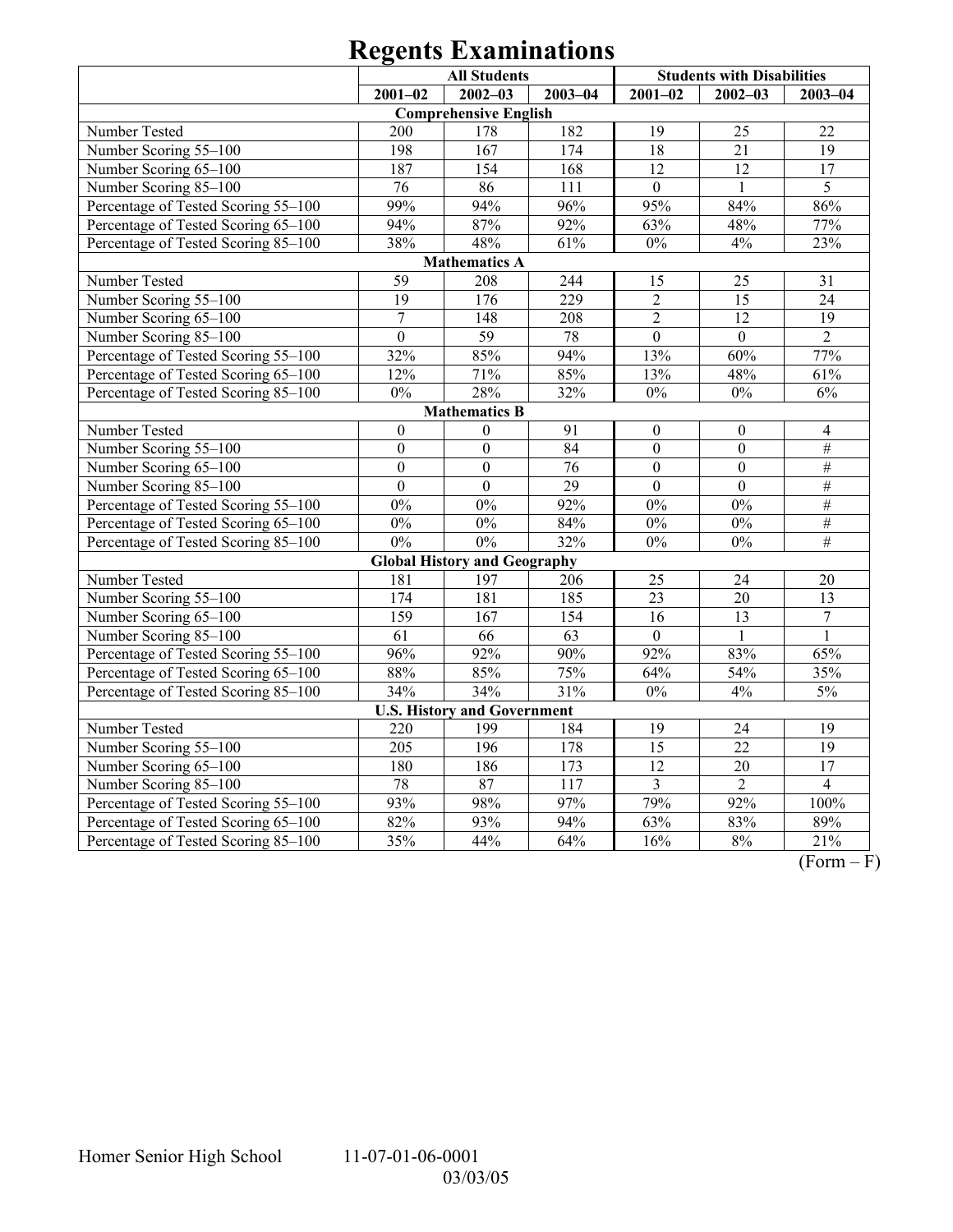|                                     |             | <b>All Students</b>                   |                 | <b>Students with Disabilities</b> |                 |                 |
|-------------------------------------|-------------|---------------------------------------|-----------------|-----------------------------------|-----------------|-----------------|
|                                     | $2001 - 02$ | $2002 - 03$                           | $2003 - 04$     | $2001 - 02$                       | $2002 - 03$     | $2003 - 04$     |
|                                     |             | <b>Living Environment</b>             |                 |                                   |                 |                 |
| Number Tested                       | 162         | 192                                   | 202             | 12                                | 24              | 19              |
| Number Scoring 55-100               | 157         | 183                                   | 191             | 10                                | 19              | 18              |
| Number Scoring 65-100               | 153         | 174                                   | 180             | 8                                 | 18              | 16              |
| Number Scoring 85-100               | 61          | 49                                    | 55              | $\mathbf{1}$                      | $\mathbf{1}$    | $\overline{2}$  |
| Percentage of Tested Scoring 55-100 | 97%         | 95%                                   | 95%             | 83%                               | 79%             | 95%             |
| Percentage of Tested Scoring 65-100 | 94%         | 91%                                   | 89%             | 67%                               | 75%             | 84%             |
| Percentage of Tested Scoring 85-100 | 38%         | 26%                                   | 27%             | $8\%$                             | 4%              | 11%             |
|                                     |             | <b>Physical Setting/Earth Science</b> |                 |                                   |                 |                 |
| Number Tested                       | 197         | 207                                   | 173             | 24                                | 22              | 12              |
| Number Scoring 55-100               | 182         | 184                                   | 155             | 21                                | 16              | 11              |
| Number Scoring 65-100               | 173         | 171                                   | 127             | 19                                | 13              | $\overline{7}$  |
| Number Scoring 85-100               | 72          | 79                                    | 42              | $\overline{4}$                    | $\overline{2}$  | $\overline{2}$  |
| Percentage of Tested Scoring 55-100 | 92%         | 89%                                   | 90%             | 88%                               | 73%             | 92%             |
| Percentage of Tested Scoring 65-100 | 88%         | 83%                                   | 73%             | 79%                               | 59%             | 58%             |
| Percentage of Tested Scoring 85-100 | 37%         | 38%                                   | 24%             | 17%                               | 9%              | 17%             |
|                                     |             | <b>Physical Setting/Chemistry</b>     |                 |                                   |                 |                 |
| Number Tested                       | 129         | 135                                   | 116             | 1                                 | 4               | 4               |
| Number Scoring 55-100               | 118         | 123                                   | 110             | $\overline{\#}$                   | $\overline{\#}$ | $\#$            |
| Number Scoring 65-100               | 102         | 97                                    | 91              | $\#$                              | $\#$            | $\#$            |
| Number Scoring 85-100               | 22          | 17                                    | 28              | $\#$                              | $\#$            | $\#$            |
| Percentage of Tested Scoring 55-100 | 91%         | 91%                                   | 95%             | $\#$                              | $\overline{\#}$ | $\overline{H}$  |
| Percentage of Tested Scoring 65-100 | 79%         | 72%                                   | 78%             | $\#$                              | $\overline{\#}$ | $\#$            |
| Percentage of Tested Scoring 85-100 | 17%         | 13%                                   | 24%             | $\overline{\#}$                   | $\overline{\#}$ | $\overline{\#}$ |
|                                     |             | <b>Physical Setting/Physics</b>       |                 |                                   |                 |                 |
| Number Tested                       |             |                                       | 57              |                                   |                 | $\mathbf{0}$    |
| Number Scoring 55-100               |             |                                       | 57              |                                   |                 | $\overline{0}$  |
| Number Scoring 65-100               |             |                                       | $\overline{51}$ |                                   |                 | $\overline{0}$  |
| Number Scoring 85-100               |             |                                       | 16              |                                   |                 | $\theta$        |
| Percentage of Tested Scoring 55-100 |             |                                       | 100%            |                                   |                 | $0\%$           |
| Percentage of Tested Scoring 65-100 |             |                                       | 89%             |                                   |                 | $0\%$           |
| Percentage of Tested Scoring 85-100 |             |                                       | 28%             |                                   |                 | $0\%$           |

\* Physical Setting/Physics results for 2001–02 and 2002–03 are not included in the report card because the Department issued new conversion charts for assessments administered in those years.

 $(Form - G)$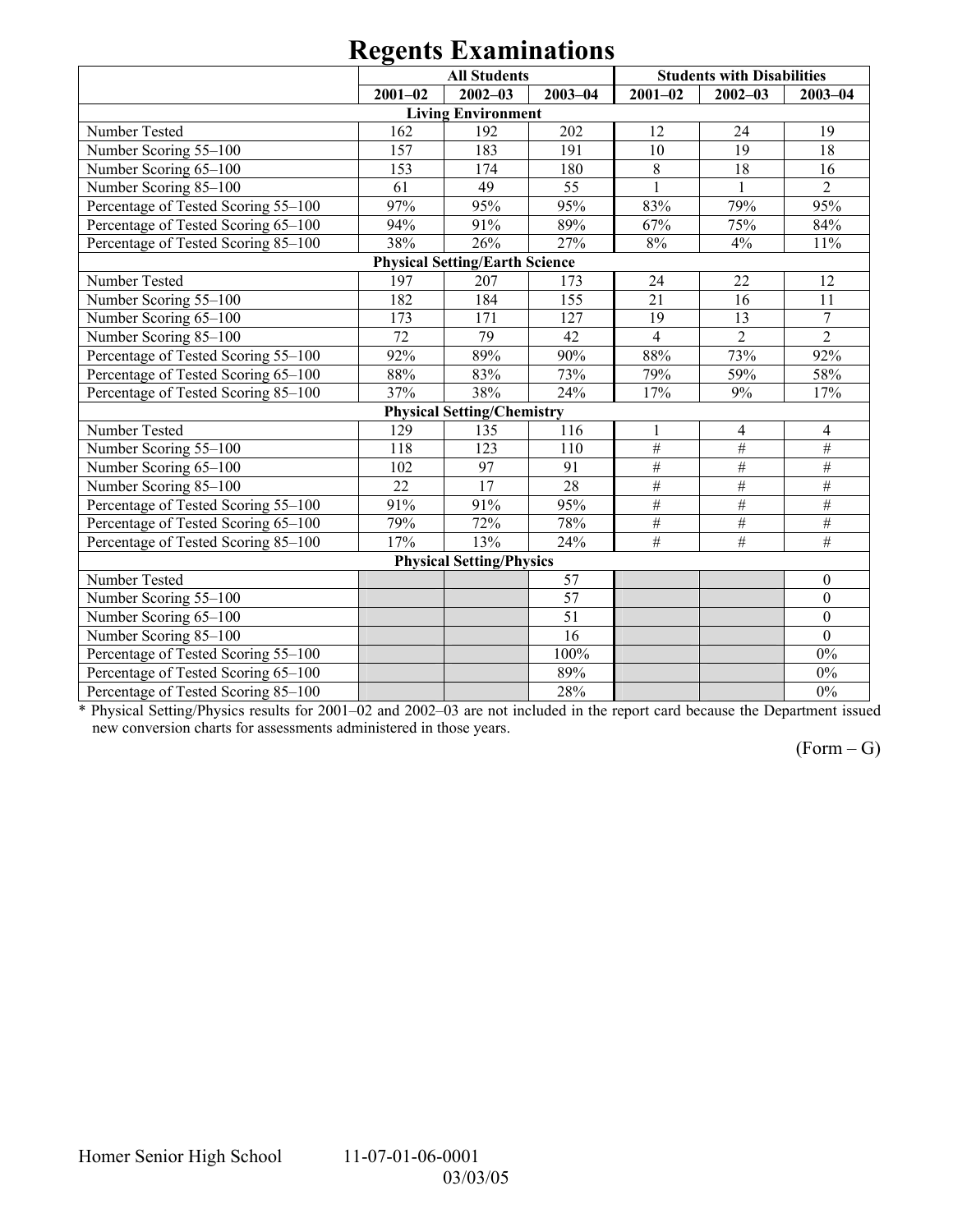|                                     | <b>All Students</b> |                              |                  | <b>Students with Disabilities</b> |                  |                  |
|-------------------------------------|---------------------|------------------------------|------------------|-----------------------------------|------------------|------------------|
|                                     | $2001 - 02$         | $2002 - 03$                  | $2003 - 04$      | $2001 - 02$                       | $2002 - 03$      | $2003 - 04$      |
|                                     |                     | <b>Comprehensive French</b>  |                  |                                   |                  |                  |
| Number Tested                       | 44                  | 24                           | 24               | $\boldsymbol{0}$                  | $\boldsymbol{0}$ | $\boldsymbol{0}$ |
| Number Scoring 55-100               | 43                  | 24                           | 24               | $\boldsymbol{0}$                  | $\mathbf{0}$     | $\boldsymbol{0}$ |
| Number Scoring 65-100               | 40                  | 24                           | 24               | $\boldsymbol{0}$                  | $\boldsymbol{0}$ | $\boldsymbol{0}$ |
| Number Scoring 85-100               | 17                  | 14                           | 13               | $\theta$                          | $\theta$         | $\theta$         |
| Percentage of Tested Scoring 55-100 | 98%                 | 100%                         | 100%             | $0\%$                             | $0\%$            | $0\%$            |
| Percentage of Tested Scoring 65-100 | 91%                 | 100%                         | 100%             | $0\%$                             | $0\%$            | $0\%$            |
| Percentage of Tested Scoring 85-100 | 39%                 | 58%                          | 54%              | $0\%$                             | $0\%$            | $0\%$            |
|                                     |                     | <b>Comprehensive Italian</b> |                  |                                   |                  |                  |
| Number Tested                       | $\overline{0}$      | $\boldsymbol{0}$             | $\boldsymbol{0}$ | $\boldsymbol{0}$                  | $\boldsymbol{0}$ | $\boldsymbol{0}$ |
| Number Scoring 55-100               | $\boldsymbol{0}$    | $\boldsymbol{0}$             | $\boldsymbol{0}$ | $\boldsymbol{0}$                  | $\mathbf{0}$     | $\boldsymbol{0}$ |
| Number Scoring 65-100               | $\boldsymbol{0}$    | $\boldsymbol{0}$             | $\boldsymbol{0}$ | $\boldsymbol{0}$                  | $\boldsymbol{0}$ | $\boldsymbol{0}$ |
| Number Scoring 85-100               | $\overline{0}$      | $\overline{0}$               | $\mathbf{0}$     | $\mathbf{0}$                      | $\mathbf{0}$     | $\mathbf{0}$     |
| Percentage of Tested Scoring 55-100 | $0\%$               | $0\%$                        | $0\%$            | $0\%$                             | $0\%$            | $0\%$            |
| Percentage of Tested Scoring 65-100 | $0\%$               | $0\%$                        | $0\%$            | $0\%$                             | $0\%$            | $0\%$            |
| Percentage of Tested Scoring 85-100 | $0\%$               | $0\%$                        | $0\%$            | $0\%$                             | $0\%$            | $0\%$            |
|                                     |                     | <b>Comprehensive German</b>  |                  |                                   |                  |                  |
| Number Tested                       | 17                  | 16                           | 15               | $\boldsymbol{0}$                  | $\boldsymbol{0}$ | $\boldsymbol{0}$ |
| Number Scoring 55-100               | 17                  | 15                           | 13               | $\boldsymbol{0}$                  | $\mathbf{0}$     | $\boldsymbol{0}$ |
| Number Scoring 65-100               | 16                  | 14                           | 13               | $\boldsymbol{0}$                  | $\boldsymbol{0}$ | $\boldsymbol{0}$ |
| Number Scoring 85-100               | 6                   | 5                            | 11               | $\mathbf{0}$                      | $\mathbf{0}$     | $\mathbf{0}$     |
| Percentage of Tested Scoring 55-100 | 100%                | 94%                          | 87%              | $0\%$                             | $0\%$            | $0\%$            |
| Percentage of Tested Scoring 65-100 | 94%                 | 88%                          | 87%              | $0\%$                             | $0\%$            | $0\%$            |
| Percentage of Tested Scoring 85-100 | 35%                 | 31%                          | 73%              | $0\%$                             | $0\%$            | $0\%$            |
|                                     |                     | <b>Comprehensive Hebrew</b>  |                  |                                   |                  |                  |
| Number Tested                       | $\mathbf{0}$        | $\boldsymbol{0}$             | $\boldsymbol{0}$ | $\boldsymbol{0}$                  | $\boldsymbol{0}$ | $\boldsymbol{0}$ |
| Number Scoring 55-100               | $\boldsymbol{0}$    | $\boldsymbol{0}$             | $\boldsymbol{0}$ | $\boldsymbol{0}$                  | $\mathbf{0}$     | $\boldsymbol{0}$ |
| Number Scoring 65-100               | $\boldsymbol{0}$    | $\boldsymbol{0}$             | $\boldsymbol{0}$ | $\boldsymbol{0}$                  | $\boldsymbol{0}$ | $\boldsymbol{0}$ |
| Number Scoring 85-100               | $\boldsymbol{0}$    | $\boldsymbol{0}$             | $\boldsymbol{0}$ | $\boldsymbol{0}$                  | $\mathbf{0}$     | $\boldsymbol{0}$ |
| Percentage of Tested Scoring 55-100 | $0\%$               | $0\%$                        | $0\%$            | $0\%$                             | $0\%$            | $0\%$            |
| Percentage of Tested Scoring 65-100 | $0\%$               | $0\%$                        | $0\%$            | $0\%$                             | $0\%$            | $0\%$            |
| Percentage of Tested Scoring 85-100 | $0\%$               | $0\%$                        | $0\%$            | $0\%$                             | $0\%$            | $0\%$            |
|                                     |                     | <b>Comprehensive Spanish</b> |                  |                                   |                  |                  |
| Number Tested                       | 62                  | 82                           | 85               | $\boldsymbol{0}$                  | -1               | 1                |
| Number Scoring 55-100               | 61                  | 80                           | 85               | $\boldsymbol{0}$                  | $\frac{1}{2}$    | $\frac{1}{2}$    |
| Number Scoring 65-100               | 56                  | 76                           | 82               | $\boldsymbol{0}$                  | #                | #                |
| Number Scoring 85-100               | 17                  | 53                           | 52               | $\theta$                          | $\#$             | $\#$             |
| Percentage of Tested Scoring 55-100 | 98%                 | 98%                          | 100%             | $0\%$                             | $\frac{1}{2}$    | $\#$             |
| Percentage of Tested Scoring 65-100 | 90%                 | 93%                          | 96%              | $0\%$                             | $\frac{1}{2}$    | $\frac{1}{2}$    |
| Percentage of Tested Scoring 85-100 | 27%                 | 65%                          | 61%              | $0\%$                             | $\#$             | $\overline{\#}$  |
|                                     |                     | <b>Comprehensive Latin</b>   |                  |                                   |                  |                  |
| Number Tested                       | $\mathbf{0}$        | $\bf{0}$                     | $\boldsymbol{0}$ | $\boldsymbol{0}$                  | $\boldsymbol{0}$ | $\boldsymbol{0}$ |
| Number Scoring 55-100               | $\boldsymbol{0}$    | $\boldsymbol{0}$             | $\boldsymbol{0}$ | $\boldsymbol{0}$                  | $\boldsymbol{0}$ | $\boldsymbol{0}$ |
| Number Scoring 65-100               | $\boldsymbol{0}$    | $\boldsymbol{0}$             | $\boldsymbol{0}$ | $\boldsymbol{0}$                  | $\boldsymbol{0}$ | $\boldsymbol{0}$ |
| Number Scoring 85-100               | $\mathbf{0}$        | $\mathbf{0}$                 | $\mathbf{0}$     | $\mathbf{0}$                      | $\theta$         | $\theta$         |
| Percentage of Tested Scoring 55-100 | $0\%$               | $0\%$                        | $0\%$            | $0\%$                             | $0\%$            | $0\%$            |
| Percentage of Tested Scoring 65-100 | $0\%$               | $0\%$                        | $0\%$            | $0\%$                             | $0\%$            | $0\%$            |
| Percentage of Tested Scoring 85-100 | $0\%$               | $0\%$                        | $0\%$            | $0\%$                             | $0\%$            | $0\%$            |

 $(Form - H)$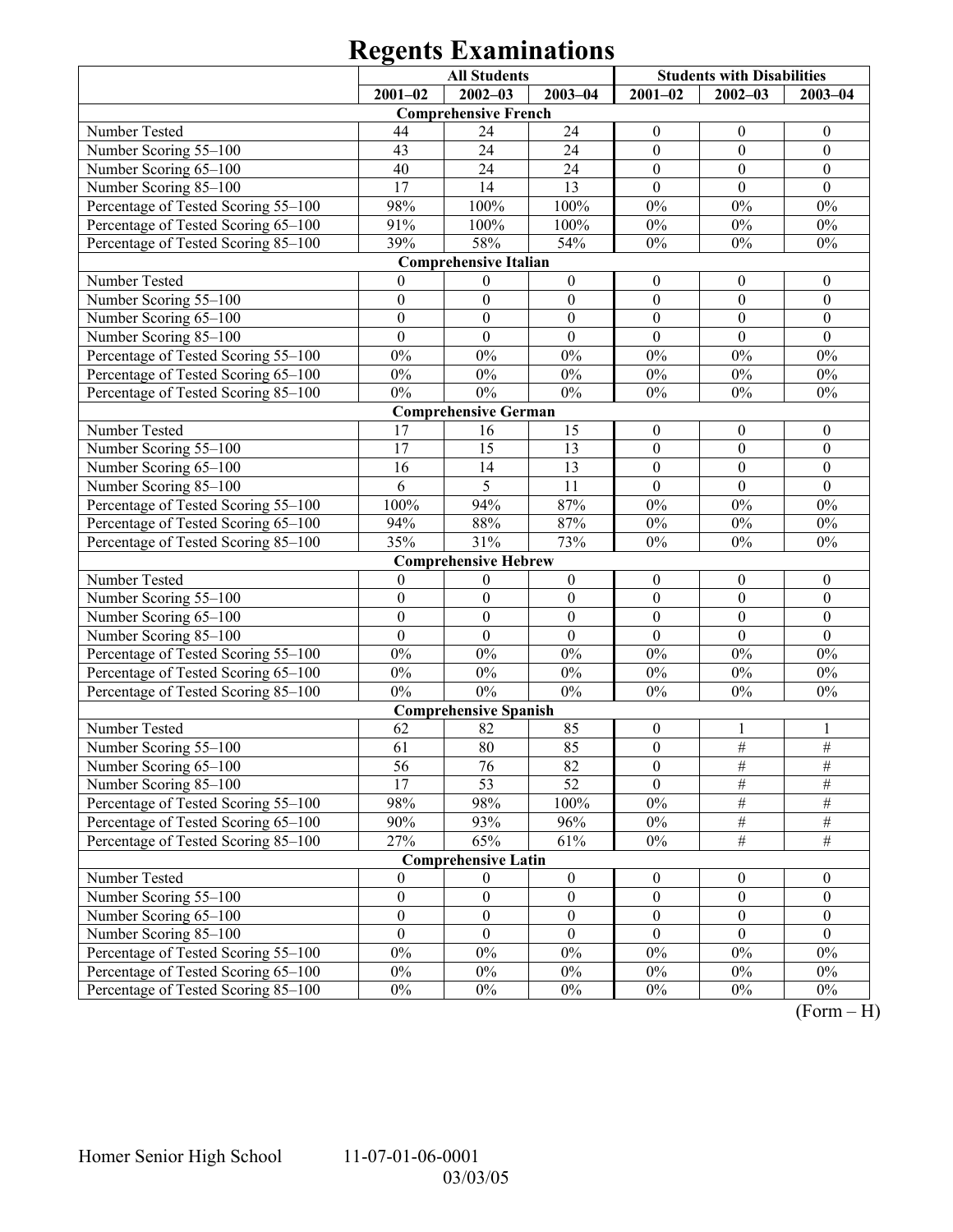|                                                                            | . .         | <b>All Students</b> |             | <b>Students with Disabilities</b> |             |             |  |  |
|----------------------------------------------------------------------------|-------------|---------------------|-------------|-----------------------------------|-------------|-------------|--|--|
|                                                                            | $2001 - 02$ | $2002 - 03$         | $2003 - 04$ | $2001 - 02$                       | $2002 - 03$ | $2003 - 04$ |  |  |
| <b>Sequential Mathematics, Course III (last administered January 2004)</b> |             |                     |             |                                   |             |             |  |  |
| Number Tested                                                              | 89          | 117                 | 26          |                                   |             |             |  |  |
| Number Scoring 55–100                                                      | 81          | 99                  | 21          | #                                 | #           | #           |  |  |
| Number Scoring 65-100                                                      | 75          | 88                  | 20          | #                                 | #           | #           |  |  |
| Number Scoring 85-100                                                      | 37          | 42                  |             | #                                 | #           | #           |  |  |
| Percentage of Tested Scoring 55-100                                        | 91%         | 85%                 | 81%         | #                                 | #           | #           |  |  |
| Percentage of Tested Scoring 65-100                                        | 84%         | 75%                 | 77%         | #                                 | #           | #           |  |  |
| Percentage of Tested Scoring 85-100                                        | 42%         | 36%                 | $4\%$       | #                                 | #           | #           |  |  |

## **Introduction to Occupations Examination**

| $2001 - 02$       |           |                   |           | $2003 - 04$       |           |
|-------------------|-----------|-------------------|-----------|-------------------|-----------|
| <b>No. Tested</b> | % Passing | <b>No. Tested</b> | % Passing | <b>No. Tested</b> | % Passing |
|                   | 100%      | 34                | 88%       |                   | $90\%$    |
|                   |           |                   | 88%       | 10                | $100\%$   |
|                   |           |                   |           | $2002 - 03$       |           |

District reports contain data for all students with disabilities enrolled in the district for the 2001–02 school year.

## **Elementary-Level Social Studies**

|                 |                                   | <b>Number</b><br><b>Tested</b> | $%$ at Level 1 | % at Level 2 | $%$ at Level 3 | % at Level 4 |
|-----------------|-----------------------------------|--------------------------------|----------------|--------------|----------------|--------------|
|                 | General-Education Students        |                                | 0%             | 0%           | 0%             | $0\%$        |
| <b>Nov 2003</b> | <b>Students with Disabilities</b> |                                | 0%             | 0%           | $0\%$          | $0\%$        |
|                 | All Students                      |                                | 0%             | 0%           | $0\%$          | $0\%$        |

## **Middle-Level Social Studies**

|                  |                                   | <b>Number</b><br><b>Tested</b> | $\%$ at Level 1 |       | $\%$ at Level 2 $\%$ at Level 3 | $\%$ at Level 4 |
|------------------|-----------------------------------|--------------------------------|-----------------|-------|---------------------------------|-----------------|
|                  | <b>General-Education Students</b> |                                | 0%              | 0%    | $0\%$                           | $0\%$           |
| <b>June 2004</b> | <b>Students with Disabilities</b> |                                | 0%              | 0%    | $0\%$                           | $0\%$           |
|                  | All Students                      |                                | 0%              | $0\%$ | $0\%$                           | $0\%$           |